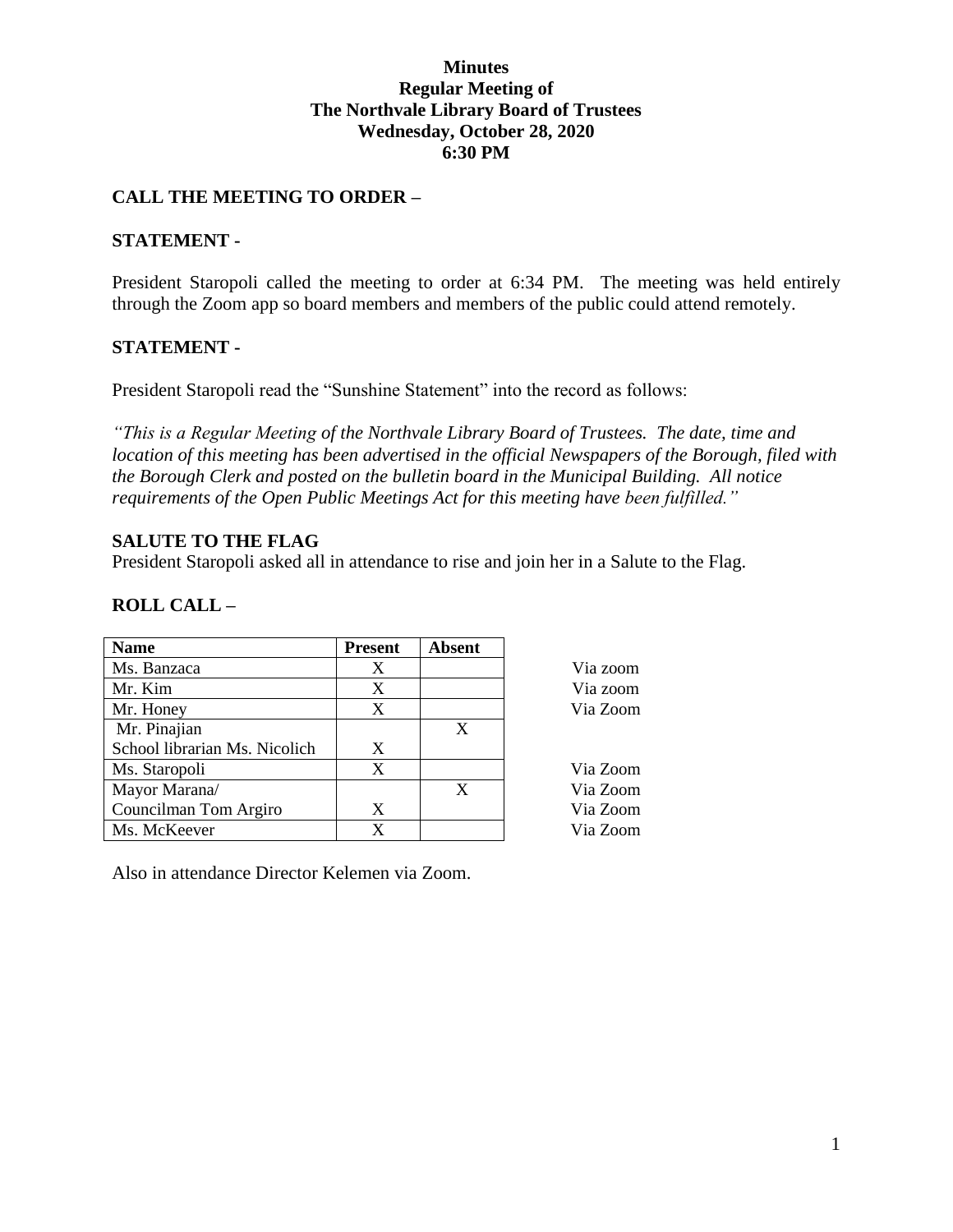# **APPROVAL OF MINUTES**

Resolved to approve the minutes from the September 23, 2020 regular board meeting.

| <b>Name</b>   | <b>ACTION</b> | <b>YES</b> | NO | <b>ABSENT</b> | <b>ABSTAIN</b> |
|---------------|---------------|------------|----|---------------|----------------|
| Ms. Banzaca   | Second        | X          |    |               |                |
| Mr. Kim       |               | X          |    |               |                |
| Mr. Honey     |               | X          |    |               |                |
| Mr. Pinajian  |               |            |    | X             |                |
| Ms. Nicolich  |               | X          |    |               |                |
| Ms. Staropoli | Motion        | X          |    |               |                |
| Mayor Marana  |               |            |    |               |                |
| Mr. Argiro    |               | X          |    |               |                |
| Ms. McKeever  |               | X          |    |               |                |

The minutes were adopted on a roll call vote as follows:

# **GENERAL DISCUSSION –**

## **DIRECTORS REPORT-**

Fall reading is up due to Beanstack and fall reading program. Maker and Craft kits are still a big hit with families. In person patron attendance and computer usage is still manageable however the late Tuesday night hours are not being utilized.

State aid check was received.

Contribution for 2021 will be slightly down due to population and property value changes.

Program highlights and upcoming

- Fall Reading Challenge for all ages "10 to Try" is ongoing through November 30. Thank you Friends of the Northvale Library for sponsoring local small business gift cards for this reading challenge! All are welcome to log any reading online at <https://northvalelibrary.beanstack.org/reader365>
- September Maker Mondays: 30 kits
- September Crafts Kits: 127 kits
- Storytime on Zoom: 10 families
- September Music with Miss Nita 187 views
- September Magical Melodies 511 views
- Steve Woyce Magic Show: 15 families
- Weekly ESL Conversation class for Adults on Zoom: 7-10 adults per week
- Canvas Painting for Adults on Zoom with art kit pickup: 12 (October 20)
- Youth Services hosting Community-Wide Pumpkin Decorating contest sponsored by Friends of the Library from 10/25-10/31. This will be a virtual contest. Families will post their decorated pumpkins, based on book characters, to the labeled thread on the library's Facebook page. Throughout the week families will post their pumpkins and others can like them. The one with the most likes will receive a Dunkin gift card. The library staff will also view the pumpkins and choose one from each of the following categories: spookiest, most original, staff pick and most creative. Those families will also receive a Dunkin gift card. The gift cards were purchased by the Friends.
- Canvas Painting scheduled for Adults on Zoom (Nov. 10)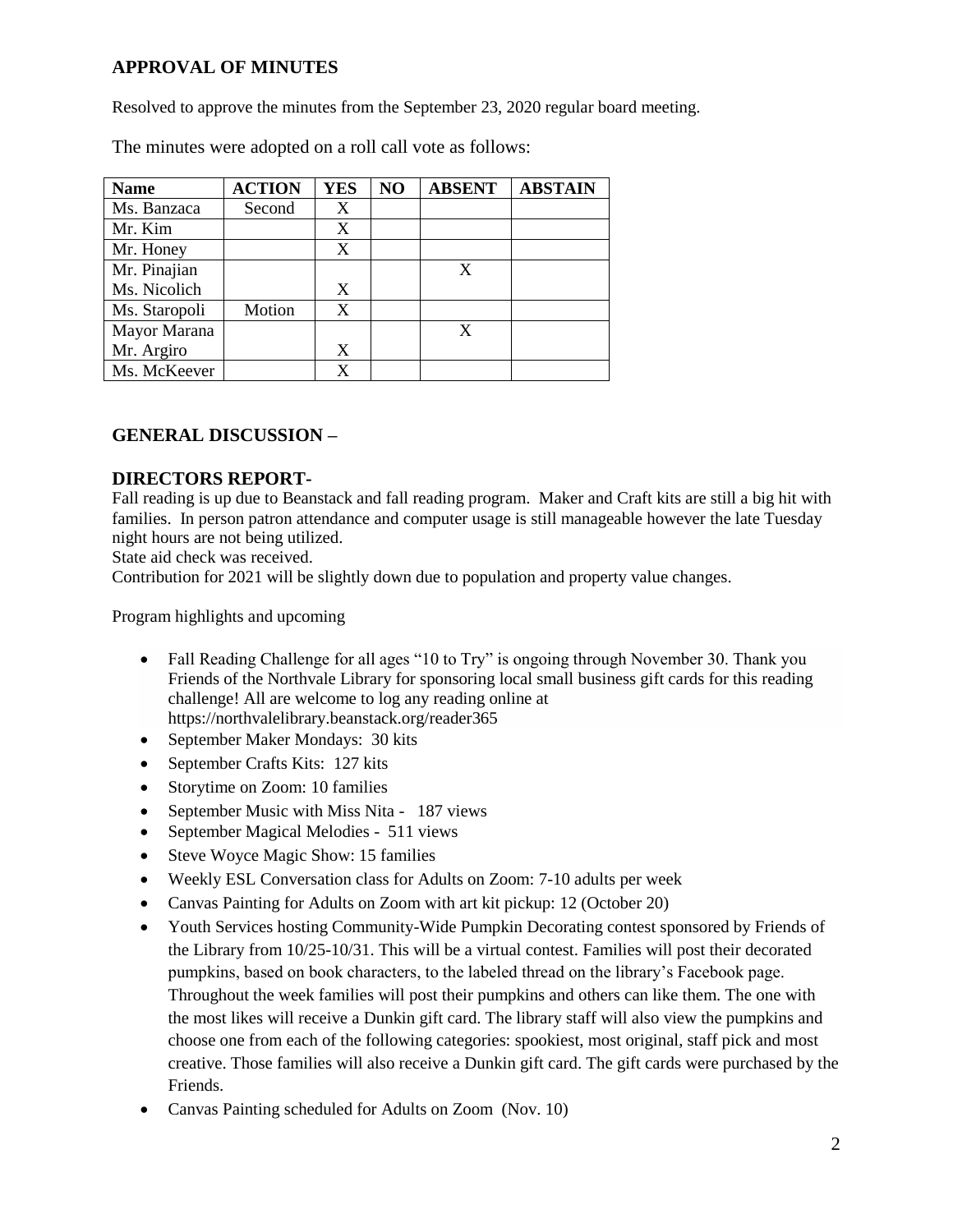Administrative

- Library Cards: 1,808 patrons registered as of October 23, 2020.
- September 2020 Northvale eBCCLS (digital) circulation (ebooks, eaudiobooks, emags): 246 borrows as compared to September 2019: 189 eBCCLS. 30% increase in monthly electronic borrowing.
- January-September 2020: 37.7% electronic borrowing increase by Northvale cardholders as compared to January to September 2019.
- Further expanded weekly operating hours on October 1, 2020: Mondays: 10:00-6:00; Tuesdays: 10:00-7:30; Wednesdays: 10:00-6:00; Thursdays: 10:00-6:00, Fridays: 10:00-5:00 and Saturdays: 10:00-1:00
- Library State Aid check received on October 7 in amount of \$2,011
- NJ State mandated minimum library funding for 2021 for Northvale: \$325,938
- Staff training scheduled with BCCLS for OCLC and Simply Reports for November.

BCCLS

- BCCLS 72 hours quarantine of book drop returns and BCCLS deliveries remains the standard procedure for all BCCLS libraries.
- BCCLS System Council met virtually on September 24. Voted by super majority to approve BCCLS cataloging vendor from Sky River to OCLC on recommendation and research by the Bibliographic Tool Task Force. Staff training webinar for OCLC is coming soon, provided by BCCLS.
- BCCLS System Council met virtually on October 15 and voted by super majority to pass the 2021 BCCLS budget.
- Virtual BCCLS Fall Circulation meetings week of October 26.

# **FRIENDS OF THE LIBRARY REPORT –**

The friends are sponsoring the Halloween pumpkin decorating contest on facebook and the Fall reading program. There are 5 Dunkin cards for the pumpkin contest and 2 Books and Greetings cards for the reading program. Kathy shared that the group is working on when to reorder magnets. Ms. Staropoli suggested they wait until "normal" hours are back.

Kathy requested a sample 'Books for Babies' kit. If the group likes it they will look to provide these kits for new parents in Northvale. They include a board book and a lot of great info on early reading.

#### **TREASURER'S REPORT-**

In summary we are 11 % under budget -- the remaining balance of the 2020 budget is \$93,474.03 -- We have one more quarterly contribution from the Borough of \$25k due in the current quarter --

The current bank balances are as follows:

Library General Expense account (as of end of Sept ): \$119,685.66 Library Capital Expense account (as of the end of Sept): \$91,907.70 (no change)

Note: Balance of 2019 budget approx. \$15k is open.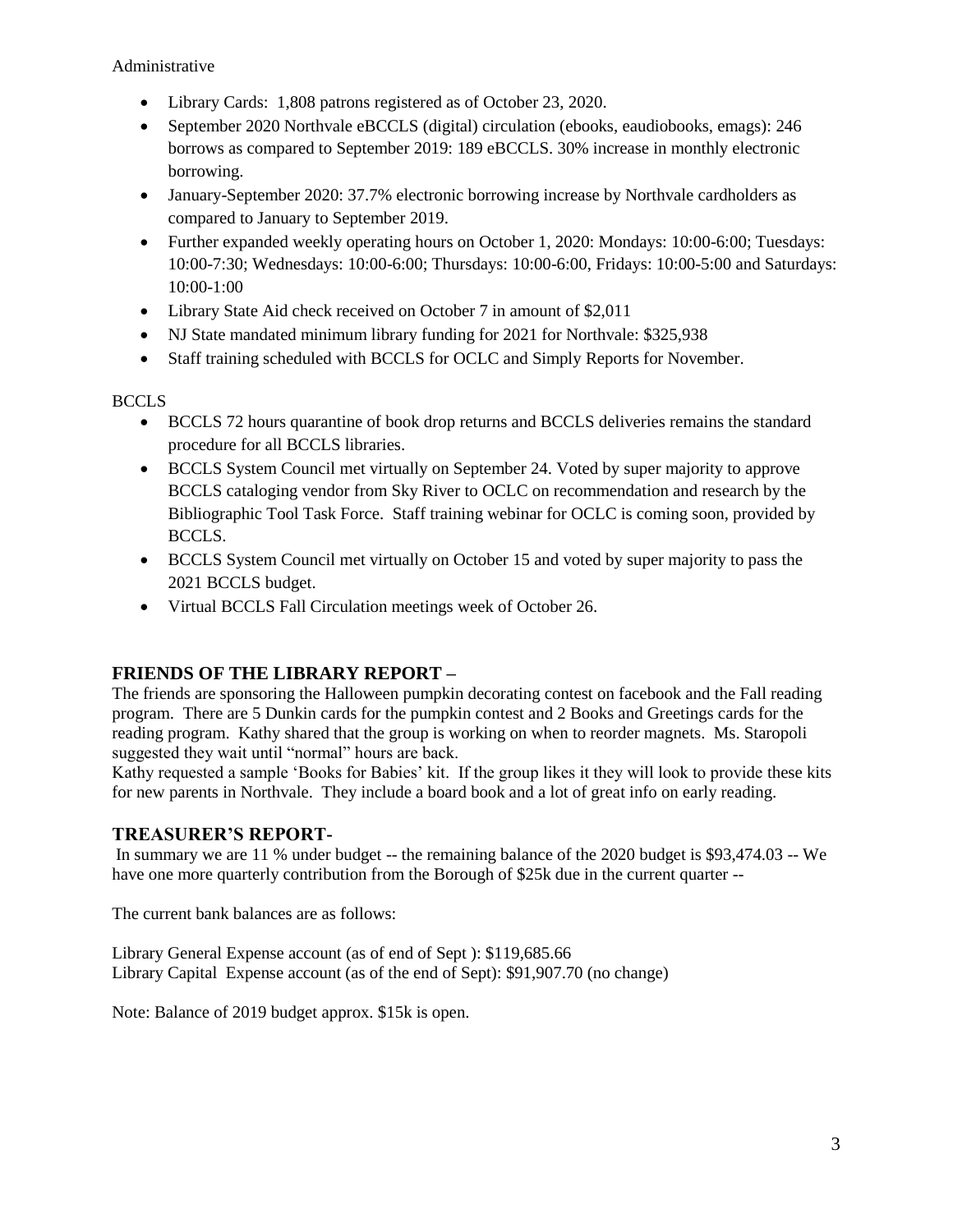# **ROLL CALL VOTES-**

Resolved to approve the claims list for October in the amount of \$13,030.85: The resolution was adopted on a roll call vote as follows:

| <b>Name</b>   | <b>ACTION</b> | <b>YES</b> | NO | <b>ABSENT</b> | <b>ABSTAIN</b> |
|---------------|---------------|------------|----|---------------|----------------|
| Ms. Banzaca   | Second        | X          |    |               |                |
| Mr. Kim       |               | X          |    |               |                |
| Mr. Honey     |               | X          |    |               |                |
| Mr. Pinajian  |               |            |    | X             |                |
| Ms. Nicolich  |               | X          |    |               |                |
| Ms. Staropoli | Motion        | X          |    |               |                |
| Mayor Marana  |               |            |    |               |                |
| Mr. Argiro    |               | X          |    |               |                |
| Ms. McKeever  |               | X          |    |               |                |

Resolved to approve petty cash in the amount of \$75.

The resolution was adopted on a roll call vote as follows:

| <b>Name</b>   | <b>ACTION</b> | <b>YES</b> | NO | <b>ABSENT</b> | <b>ABSTAIN</b> |
|---------------|---------------|------------|----|---------------|----------------|
| Ms. Banzaca   | motion        | X          |    |               |                |
| Mr. Kim       |               | X          |    |               |                |
| Mr. Honey     | Second        | X          |    |               |                |
| Mr. Pinajian  |               |            |    | X             |                |
| Ms. Nicolich  |               | X          |    |               |                |
| Ms. Staropoli |               | X          |    |               |                |
| Mayor Marana  |               |            |    |               |                |
| Mr. Argiro    |               | X          |    |               |                |
| Ms. McKeever  |               | X          |    |               |                |

Resolved to approve accepting the resignation of Director Kelemen: The resolution was adopted on a roll call vote as follows:

| <b>Name</b>   | <b>ACTION</b> | <b>YES</b> | NO | <b>ABSENT</b> | <b>ABSTAIN</b> |
|---------------|---------------|------------|----|---------------|----------------|
| Ms. Banzaca   |               | X          |    |               |                |
| Mr. Kim       | Second        | X          |    |               |                |
| Mr. Honey     |               | X          |    |               |                |
| Mr. Pinajian  |               |            |    | X             |                |
| Ms. Nicolich  |               | X          |    |               |                |
| Ms. Staropoli | Motion        | X          |    |               |                |
| Mayor Marana  |               |            |    | X             |                |
| Mr. Argiro    |               | X          |    |               |                |
| Ms. McKeever  |               |            |    |               |                |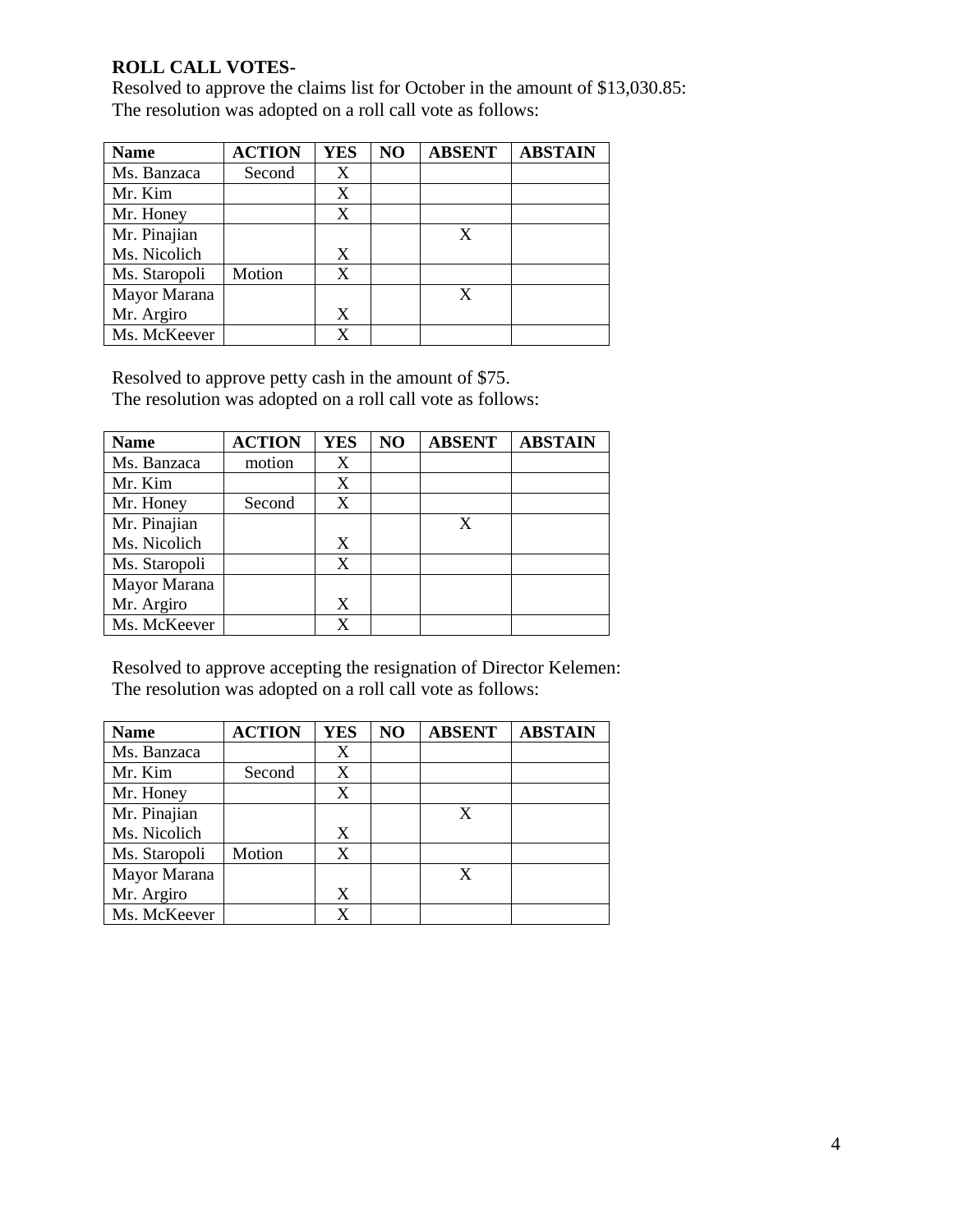Resolved to approve to go into Executive session to discuss personnel: The resolution was adopted on a roll call vote as follows:

| <b>Name</b>   | <b>ACTION</b> | <b>YES</b> | NO | <b>ABSENT</b> | <b>ABSTAIN</b> |
|---------------|---------------|------------|----|---------------|----------------|
| Ms. Banzaca   |               | X          |    |               |                |
| Mr. Kim       |               | X          |    |               |                |
| Mr. Honey     | Second        | X          |    |               |                |
| Mr. Pinajian  |               |            |    | X             |                |
| Ms. Nicolich  |               | X          |    |               |                |
| Ms. Staropoli | Motion        | X          |    |               |                |
| Mayor Marana  |               |            |    | X             |                |
| Mr. Argiro    |               | X          |    |               |                |
| Ms. McKeever  |               |            |    |               |                |

The board returned to public session at 7:48 to vote on the following.

Resolved to approve salary increase for library assistant Megha Ghandi to \$14.94 retroactive from May 14th:

The resolution was adopted on a roll call vote as follows:

| <b>Name</b>   | <b>ACTION</b> | <b>YES</b> | NO | <b>ABSENT</b> | <b>ABSTAIN</b> |
|---------------|---------------|------------|----|---------------|----------------|
| Ms. Banzaca   | Second        | X          |    |               |                |
| Mr. Kim       |               | X          |    |               |                |
| Mr. Honey     |               | X          |    |               |                |
| Mr. Pinajian  |               |            |    | X             |                |
| Ms. Nicolich  |               | X          |    |               |                |
| Ms. Staropoli | Motion        | X          |    |               |                |
| Mayor Marana  |               |            |    | X             |                |
| Mr. Argiro    |               | X          |    |               |                |
| Ms. McKeever  |               | X          |    |               |                |

Resolved to approve a salary increase for bookkeeper/ library assistant Michelle Albanese to \$19.06 retroactive from April 6th:

The resolution was adopted on a roll call vote as follows:

| <b>Name</b>   | <b>ACTION</b> | <b>YES</b> | NO | <b>ABSENT</b> | <b>ABSTAIN</b> |
|---------------|---------------|------------|----|---------------|----------------|
| Ms. Banzaca   |               | X          |    |               |                |
| Mr. Kim       |               | X          |    |               |                |
| Mr. Honey     |               | X          |    |               |                |
| Mr. Pinajian  |               |            |    | X             |                |
| Ms. Nicolich  |               | X          |    |               |                |
| Ms. Staropoli | Motion        | X          |    |               |                |
| Mayor Marana  |               |            |    |               |                |
| Mr. Argiro    |               | X          |    |               |                |
| Ms. McKeever  | second        | X          |    |               |                |